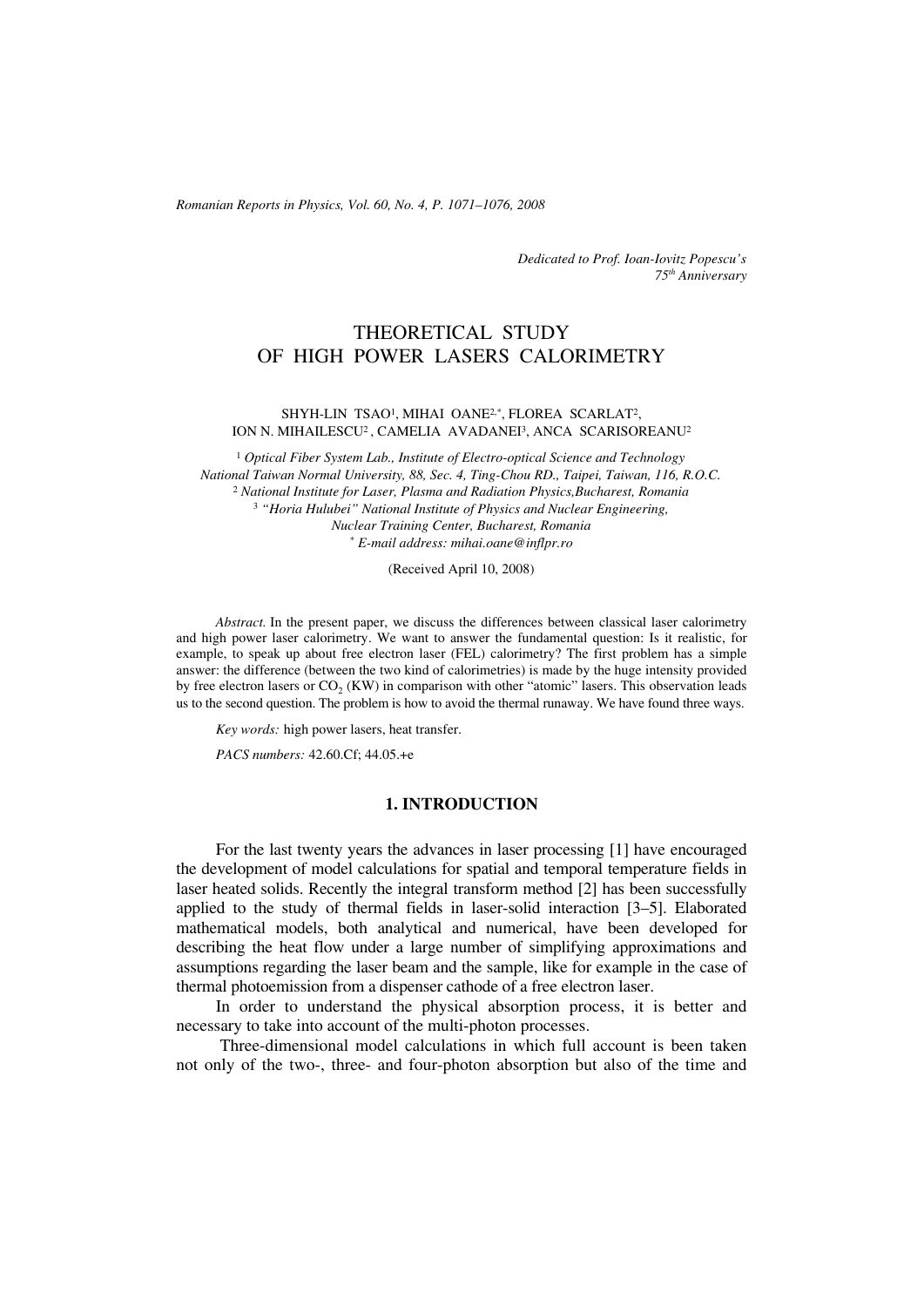space characteristics of the laser beam as a heating source. The influence of the two-, three- and four-photon absorption coefficient in establishing the thermal profiles is also discussed. Although the influence of the heat transfer coefficient is of great importance. Nonlinear spectroscopy has proved to be invaluable in determining the optical and electronic properties of crystalline solids; *e.g.*, when one-photon absorption is forbidden by the selection rules, a higher-order multiphoton absorption may be allowed. That is valid even when one-photon absorption is allowed, because most of the experimentally studied properties are characteristic to the surface rather than to the volume as a consequence of the drastic attenuation of the radiation as it is propagating into the sample. Multi-photon experiments, on the other hand, can enable the study on the properties of the crystalline volume, because of the significantly smaller values of the multi-photon coefficients.

# **2. THE GENERAL ANALYTICAL MODEL FOR HEAT EQUATION IN LASER-SOLID INTERACTION**

In the present paper, the macroscopic heat equation is employed to investigate the temperature field in a semiconductor [6–8] exposed to a free electron laser with a Gaussian spatial profile and a rectangular nanosecond pulse. The sample is supposed to be homogeneous and therefore there is no angular dependence on the temperature variation. The equation describing the heat diffusion inside a cylindrical solid sample irradiated by a laser beam centered to the probe, is fully described by the partial differential equation:

$$
\frac{\partial^2 T}{\partial r^2} + \frac{1}{r} \frac{\partial T}{\partial r} + \frac{\partial^2 T}{\partial z^2} - \frac{1}{\gamma} \frac{\partial T}{\partial t} = -\frac{A(r, \varphi, z, t)}{k},\tag{1}
$$

where:  $k -$  the sample thermal conductivity;  $\gamma$  – the sample thermal diffusivity  $(\gamma = \frac{k}{c \cdot \rho}); c$  –the sample heat capacity;  $\rho$  – the sample mass density. The temperature,  $T$ , is a function of  $(r, z, t)$  and it is defined here as a temperature variation rather than an absolute temperature:  $T(r, z, t) = T_{fi} - T_{in}$ , where  $T_{fi}$  and  $T_{in}$  are the final and the initial absolute temperatures of the sample. If we consider a linear heat transfer at the sample surface (the "radiation" boundary condition), than: ∂

$$
k \frac{\partial T(r, z, t)}{\partial r}\Big|_{r=b} + hT(b, z, t) = 0,
$$
  
\n
$$
k \frac{\partial T(r, z, t)}{\partial r}\Big|_{z=0} - hT(r, 0, t) = 0,
$$
  
\n
$$
k \frac{\partial T(r, z, t)}{\partial r}\Big|_{z=a} + hT(r, a, t) = 0,
$$
\n(2)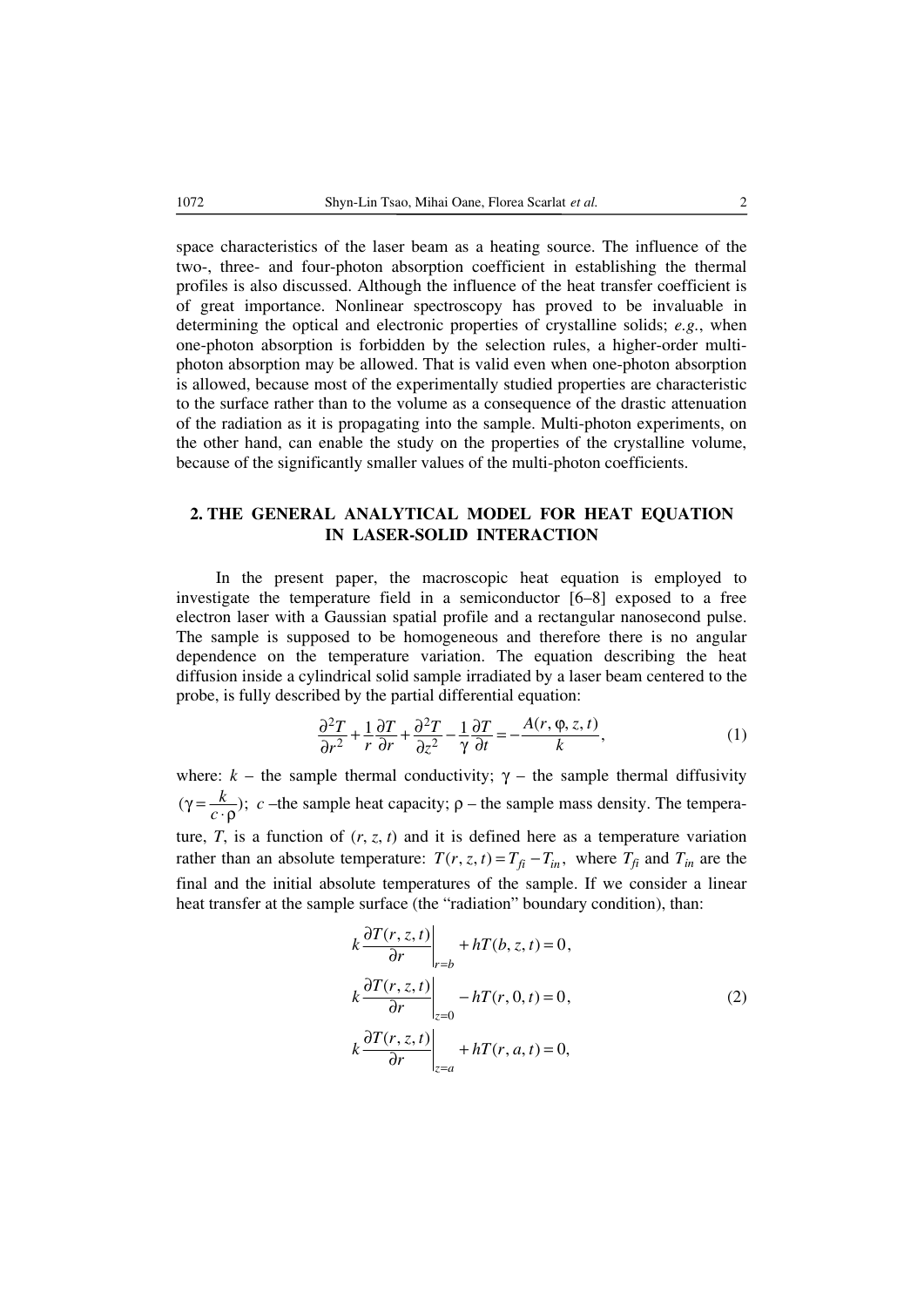where:  $h$  – the heat transfer coefficient of the sample surface;  $a, b$  –the thickness and the radius of the sample respectively. In the presence of one-, two-, three- and four-absorption, described by coefficients  $\alpha_i$ , the change in the intensity of the light as it passes through the sample is given by [9]:  $\frac{dI}{dx} = -\alpha_1 I - \alpha_2 I^2 - \alpha_3 I^3 - \alpha_4 I^4$ , when free carrier absorption is negligible.

In order to consider the multi-photon absorption, the heat rate per unit volume and time will be determined by the laser intensity according to Beer's law:

$$
A(r, z, t) = (\alpha_1 \cdot I_{00}(r, z) + \alpha_2 I_{00}^2(r, z) + \alpha_3 I_{00}^3 + \alpha_4 I_{00}^4 + r_S \delta(z)) \cdot (h(t) - h(t - t_0)), \quad (3)
$$

where  $t_0$  is the pulse duration and  $h(t)$  is the step function and  $r<sub>S</sub>$  is the surface absorption coefficient.

The solution of the heat equation is :

$$
T_{\alpha_1, \alpha_2, \alpha_3, \alpha_4}(r, z, t) =
$$
\n
$$
= \sum_{i=1}^{\infty} \sum_{j=1}^{\infty} \left[ \frac{1}{\mu_i^2 + \lambda_j^2} \cdot f_{\alpha_1, \alpha_2, \alpha_3, \alpha_4}(\mu_i, \lambda_j) \cdot (1 - e^{-\theta_{ij}^2 t} - (1 - e^{-\theta_{ij}^2 (t - t_o)}) \cdot h(t - t_0) \right] \times
$$
\n
$$
\times K_r(\mu_i, r) \cdot K_z(\lambda_j, z),
$$
\n(4)

where:  $\theta_{ii}^2 = \gamma(\mu_i^2 + \lambda_i^2)$  and

$$
f_{\alpha_1, \alpha_2, \alpha_3, \alpha_4}(\mu_i, \lambda_j) = \frac{1}{kC_iC_j} \int_0^a \int_0^b (\alpha_1 I_{00} + \alpha_2 I_{00}^2(r, z) + \alpha_3 I_{00}^3 + \alpha_4 I_{00}^4 + r_S \delta(z))r \cdot K_r(\mu_i, r) \cdot K_z(\lambda_j, z) dr dz.
$$

The coefficients  $C_i$  and  $C_j$  are normalizing coefficients. The eigenvalues  $\mu_i$ and  $\lambda_j$  correspond to the eigenfunctions  $K_r(r, \mu_i)$  and  $K_z(z, \lambda_j)$ . The integral operators corresponding to the eigenfunctions  $K_r(r, \mu_i) = J_0(\mu_i \cdot r)$  and  $K_z(z, \lambda_i) =$  $= K_z(z, \lambda_j) = \cos(\lambda_j z) + \frac{h}{\lambda_j \cdot k} \sin(\lambda_j \cdot z)$  are normalized by the following coefficients:  $2(r \text{ m})dr = \frac{b^2}{2} \left(\frac{h^2}{2} + \frac{a^2}{2}\right)I_r^2$  $\frac{1}{2} \left( \frac{1}{k^2} + \mu_i \right)$  0  $\int_0^1 r K_r^2(r,\mu_i) dr = \frac{\omega}{2\mu_i^2} \left( \frac{n}{k^2} + \mu_i^2 \right) J_0^2(\mu_i b)$  $^{2}(7 \lambda)^{d}z = \frac{1}{2} \left[ 2 \frac{h}{\lambda} + 2 \frac{h^{2}}{2} \lambda + 2 \frac{h^{3}}{2} \lambda \right]$  $3^2 k^{12}$  $\int_{0}^{a} K_{z}^{2}(z,\lambda_{j}) dz = \frac{1}{4\lambda_{j}^{3}} \left[ 2\frac{h}{k}\lambda_{j} + 2a\frac{h^{2}}{k^{2}}\lambda_{j} + 2a\lambda_{j}^{3} - 2\frac{h}{k}\lambda_{j}\cos(2a\lambda_{j}) \right]$  $\frac{2}{\pi}$ sin(2*a* $\lambda$ .) +  $\lambda$ <sup>2</sup>  $\frac{h^2}{k^2}$ sin(2*a* $\lambda_j$ ) +  $\lambda_j^2$ sin(2*a* $\lambda_j$ ) . *b*  $i = |I_{i} \cap I_{r} (I_{i} \mu_{i})$   $\mu_{i} = \frac{1}{2} |I_{i} \nabla I_{i} \mu_{i}|^{2} |I_{i} \mu_{i}$ *i*  $\sum_{j}$   $-\left|\mathbf{A}_{z}\left(z,\mathbf{A}_{j}\right)u\right| \leq \frac{1}{4} \sum_{j} \sum_{j} \left|z\right| \sum_{k} \mathbf{A}_{j} + 2a\frac{1}{4} \sum_{j} \left|z\right| \sum_{j} \left|z\right| \sum_{k} \left|z\right| \sum_{k} \left|w\right| \right|$  $C_j = \int_0^1 K_z^2(z, \lambda_j) dz = \frac{1}{4\lambda_j^3} \left[ 2\frac{h}{k}\lambda_j + 2a\frac{h^2}{k^2}\lambda_j + 2a\lambda_j^3 - 2\frac{h}{k}\lambda_j\cos(2a\lambda_j) - (5)$  $C_i = \left[ rK_r^2(r, \mu_i) dr = \frac{b^2}{r^2} \left( \frac{h^2}{r^2} + \mu_i^2 \right) J_0^2(\mu_i b) \right]$ =  $\int_{0}^{R} r K_r^2(r, \mu_i) dr = \frac{b^2}{2\mu_i^2} \left(\frac{h^2}{k^2} + \mu_i^2\right) J_0^2(\mu_i)$  $-\frac{h^2}{k^2}\sin(2a\lambda_j) + \lambda_j^2\sin(2a\lambda_j)$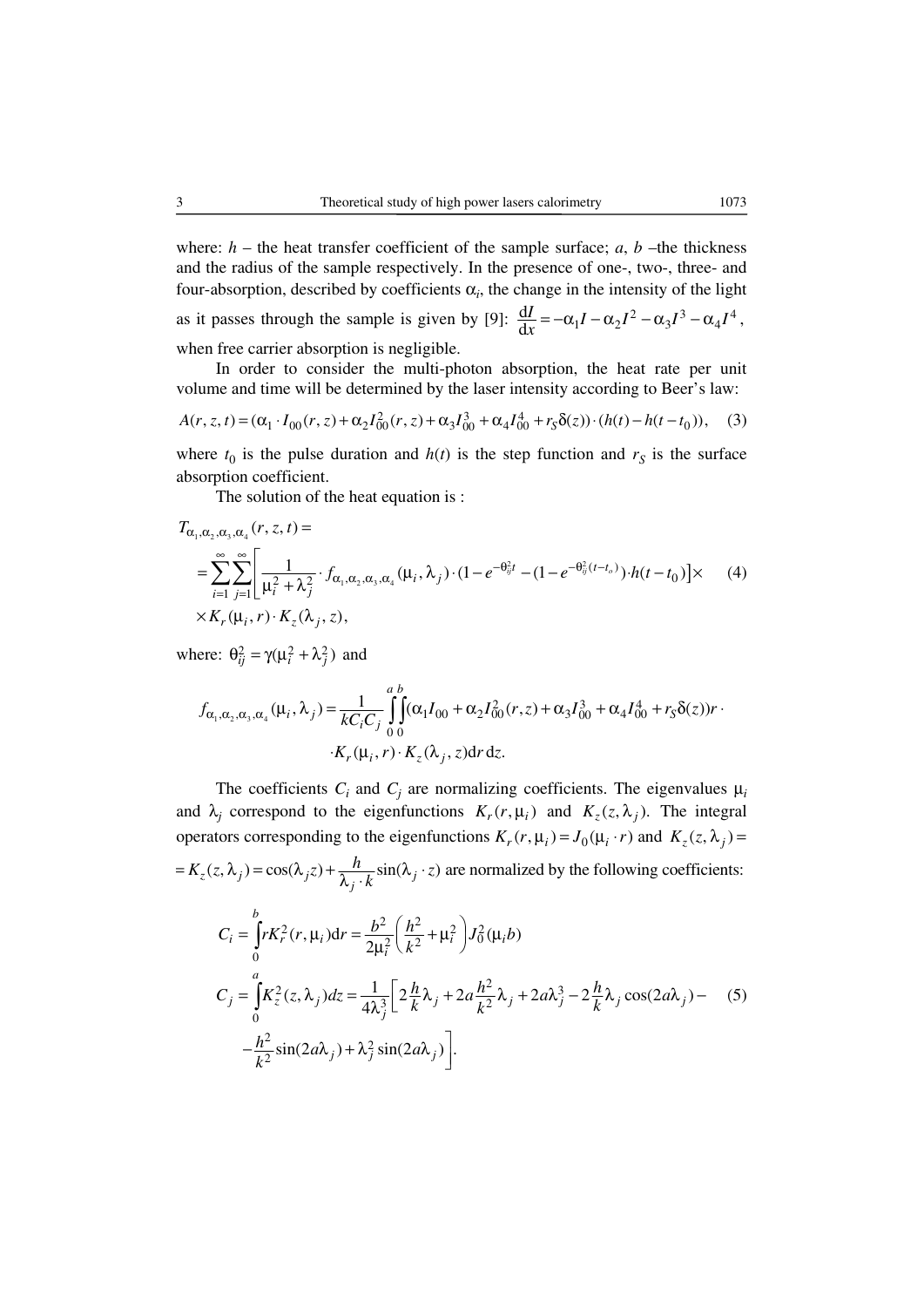The eigenvalues  $\mu_i$  and  $\lambda_j$  are determined from the boundary conditions by the following equations [3]:

 $\frac{h}{k}J_0(\mu_i b) - \mu_i J_1(\mu_i b) = 0$ and  $(6)$  $2 \cdot \cot(\lambda_i a) = \frac{\lambda_i^j \cdot \kappa}{l} - \frac{h}{\lambda}.$  $\cdot \cot(\lambda_j a) = \frac{\lambda_j \cdot k}{h} - \frac{h}{\lambda_{j \cdot k}}$ 

## **3. RESULTS AND DISCUSSION**

In the previous section the heat diffusion equation was analytically solved in order to determine the temperature field inside a semiconductor sample heated by a laser beam.

Let us discuss some properties of the thermal field, which has the analytical expression given by equation (4). We are interested to avoid the thermal runaway in order to can measure the temperature of the sample.

If we increase the heat transfer coefficient (which is compose from the radiation heat transfer coefficient and convection heat transfer coefficient), we have a decrease of the thermal field. Of course we can manipulate the heat transfer coefficient just via the convection heat transfer coefficient. From mathematical point of view if we increase the heat transfer coefficient, we increase the eigenvalues and in consequence we decrease the temperature. From physical point of view, the things are also very simple, the higher the heat transfer coefficient the higher the heat quantity which goes from the sample to the surrounding medium. For a full discussion about heat transfer coefficient, one can see the Appendix B from reference [4].

Another ideas is to take into account just few (one) ultra-short pulses. The shorter the exposure time, the smaller the thermal field is. This can be demonstrated from mathematical point of view if we take the limit of equation (3):

*t t*

$$
\lim_{t_0 \to 0} T_{\alpha_1, \alpha_2, \alpha_3, \alpha_4}(r, z, t) = 0.
$$
 (7)

The third ideas, which we consider that is the most interesting is to choose samples with null linear absorption coefficient [9] (because is forbidden by the quantum mechanics selection rules). The higher order absorptions are very small and in consequence the thermal field will be weak. From mathematical point of view we can rewrite the equation (3) in the form:

$$
T_{\alpha_1, \alpha_2, \alpha_3, \alpha_4}(r, z, t) \equiv \alpha_2 I_{00}^2(r, z, t) T_{2 \, photons} + \alpha_3 I_{00}^3(r, z, t) T_{3 \, photons} + + \alpha_4 I_{00}^4(r, z, t) T_{4 \, photons},
$$
\n(8)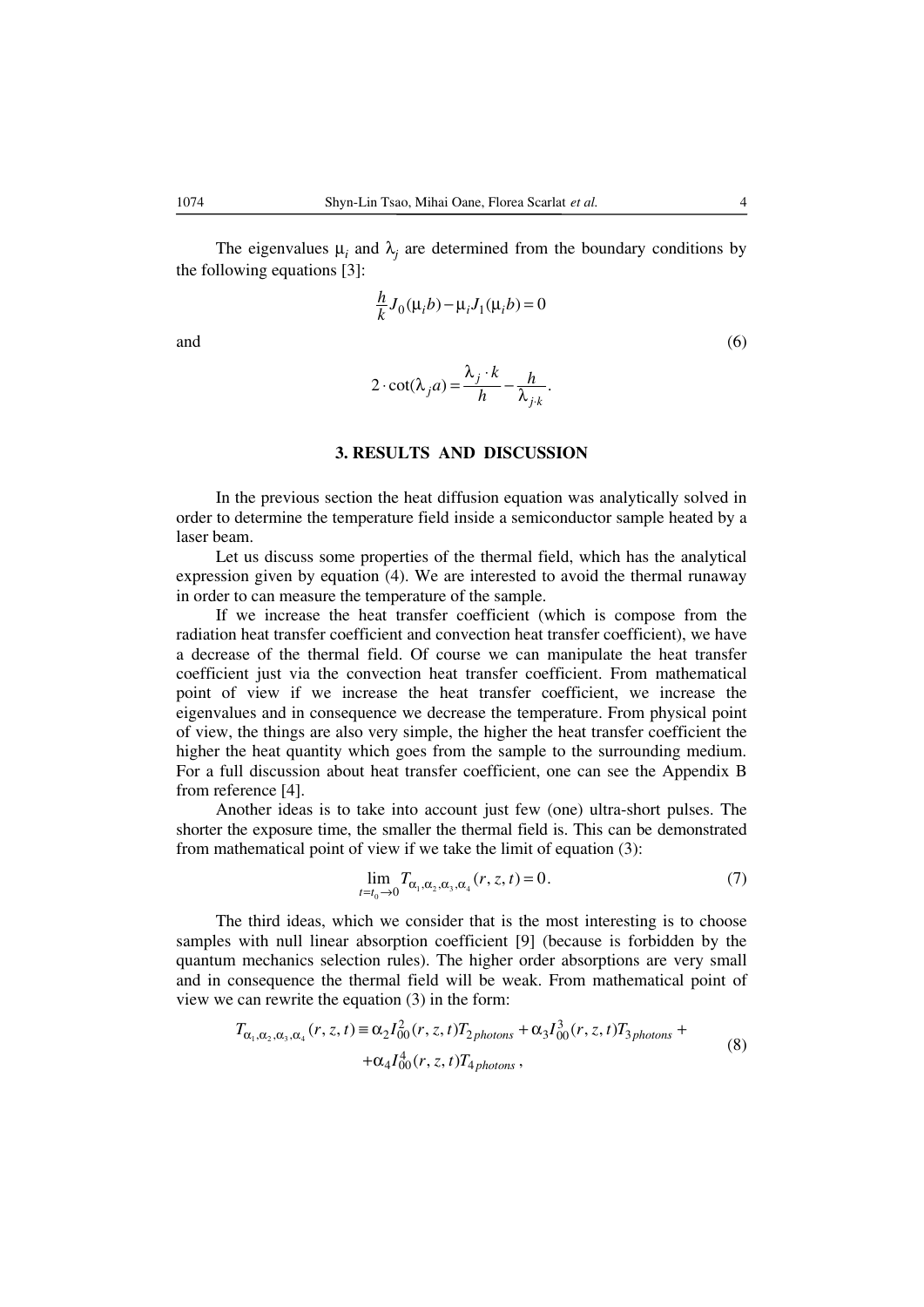where we have defined the "reduced" temperatures produces by absorption of two, three and four photons.

This can be also a very interesting formula for solid state physics experimentalists, which are interested to find out the cross section for higher order photon absorption.

In Fig. 1 is present a practical example, when one considers only two-photon absorption.



Fig. 1 – The thermal field in a InSb sample  $(r = 10 \text{ mm}, z = 4 \text{ mm})$ espouse 250 ns at a laser beam of 100 W TEM<sub>00</sub> CO<sub>2</sub>, considering  $h = 3 \times 10^{-7}$  Wmm<sup>-2</sup>K,  $\alpha_2 = 15$  cmMW<sup>-1</sup> and  $\alpha_1 = 0$ .

### **4. CONCLUSIONS**

The research in developing an analytical model to study the temperature distribution in solids materials heated by powerful free electron laser beams resulted in getting a new form of heat equation: semi-classical heat equation; considering in the source term two-, three- and four photon absorption phenomena which are of pure quantum nature. We have find three ways to avoid the thermal runaway. One can also combine this ideas in order to make more complex experiments. The target of next papers is to combine the present theory with our latest theories regarding the beam-solid interaction [10-13]. For example, one can easily combine the theories from references [4] and [14], in order to find out the thermal field for multi-mode free electron lasers and a solid sample.

### REFERENCES

1. A. M. Prokhorov, V. I. Konov, I. Ursu, I. N. Mihailescu, *Laser Heating of Metals*, The Adam Hilger Series on Optics and Optoelectronics, IOP Publishing Ltd, 1990.